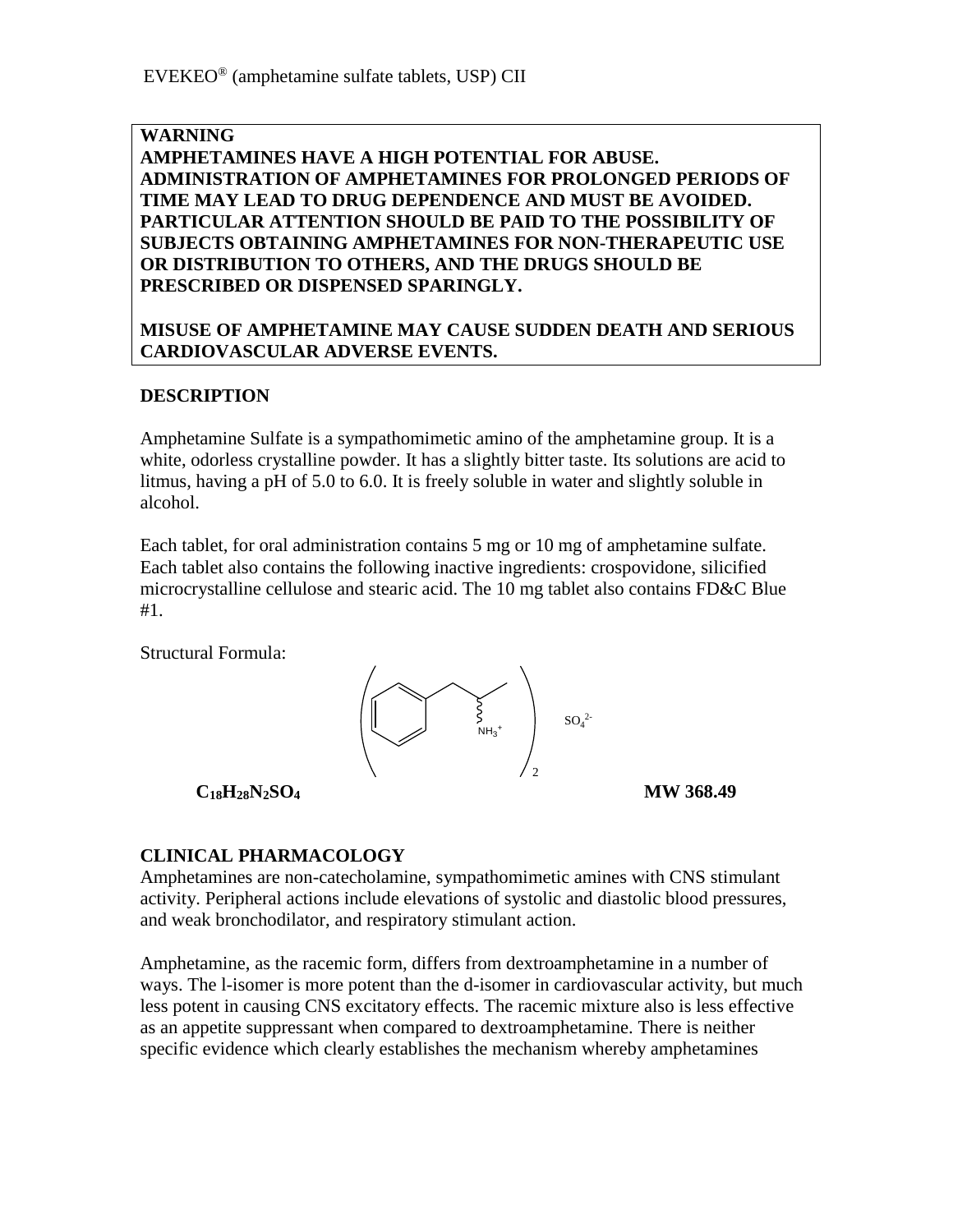produce mental and behavioral effects in children, nor conclusive evidence regarding how those effects relate to the condition of the central nervous system.

Drugs in this class used in obesity are commonly known as "anorectics" or "anorexigenics." It has not been established, however, that the action of such drugs in treating obesity is primarily one of appetite suppression. Other central nervous system actions or metabolic effects, may be involved, for example. Adult obese subjects instructed in dietary management and treated with "anorectic" drugs lose more weight on the average than these treated with placebo and diet, as determined in relatively shortterm clinical trials.

The magnitude of increased weight loss of drug-treated patients over placebo-treated patients is only a fraction of a pound a week. The rate of weight loss is greatest in the first weeks of therapy for both drug and placebo subjects and tends to decrease in succeeding weeks. The origins of the increased weight loss due to the various possible drug effects are not established. The amount of weight loss associated with the use of an "anorectic" drug varies from trial to trial, and the increased weight loss appears to be related in part to variables other than the drug prescribed, such as the physician-investigator, the population treated, and the diet prescribed. Studies do not permit conclusions as to the relative importance of the drug and nondrug factors on weight loss.

The natural history of obesity is measured in years, whereas the studies cited are restricted to few weeks duration; thus, the total impact of drug-induced weight loss over that of diet alone must be considered clinically limited.

### **INDICATIONS AND USAGE**

Evekeo® (amphetamine sulfate tablets, USP) is indicated for:

- 1. **Narcolepsy**
- 2. **Attention Deficit Disorder with Hyperactivity** as an integral part of a total treatment program which typically includes other remedial measures (psychological, educational, social) for a stabilizing effect in children with behavioral syndrome characterized by the following group of developmentally inappropriate symptoms: moderate to severe distractibility, short attention span, hyperactivity, emotional lability, and impulsivity. The diagnosis of the syndrome should not be made with finality when these symptoms are only of comparatively recent origin. Nonlocalizing (soft) neurological signs, learning disability, and abnormal EEG may or may not be present, and a diagnosis of central nervous system dysfunction may or not be warranted.
- 3. **Exogenous Obesity** as a short term (a few weeks) adjunct in a regimen of weight reduction based on caloric restriction for patients refractory to alternative therapy, e.g., repeated diets, group programs, and other drugs. The limited usefulness of amphetamines (see CLINICAL PHARMACOLOGY) should be weighed against possible risks inherent in use of the drug, such as those described below.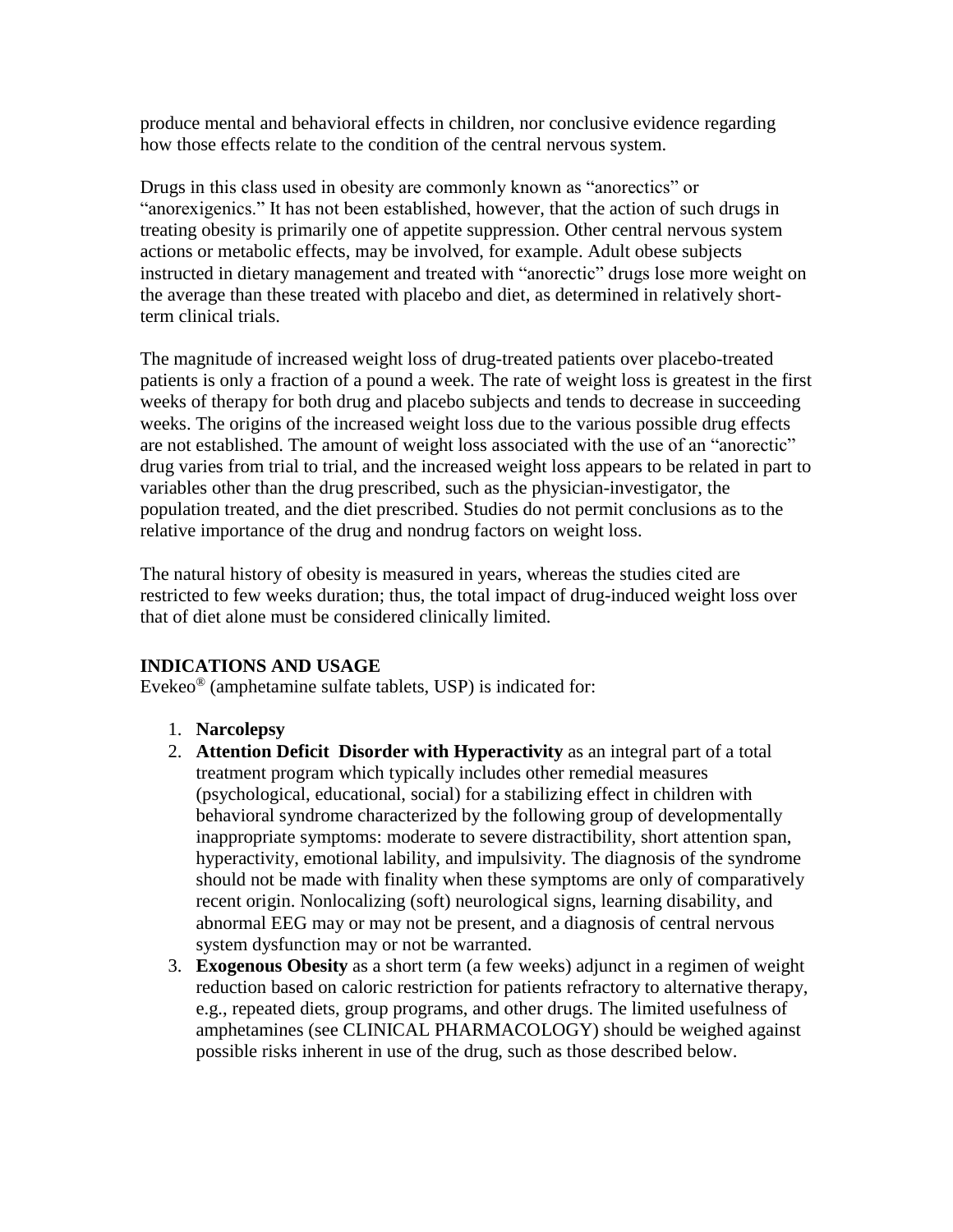### **CONTRAINDICATIONS**

Advanced arteriosclerosis, symptomatic cardiovascular disease, moderate to severe hypertension, hyperthyroidism, known hypersensitivity or idiosyncrasy to the sympathomimetic amines.

Agitated states.

Patients with a history of drug abuse.

During or within 14 days following the administration of monoamine oxidase inhibitors (hypertensive crises may result).

#### **WARNING**

#### **Serious Cardiovascular Events**

Sudden Death and Pre-Existing Structural Cardiac Abnormalities or Other Serious Heart Problems

*Children and Adolescents* – Sudden death has been reported in association with CNS stimulant treatment at usual doses in children and adolescents with structural cardiac abnormalities or other serious heart problems. Although some serious heart problems alone carry an increased risk of sudden death, stimulant products generally should not be used in children or adolescents with known serious structural cardiac abnormalities, cardiomyopathy, serious heart rhythm abnormalities, or other serious cardiac problems that may place them at increased vulnerability to the sympathomimetic effects of a stimulant drug (see CONTRAINDICATIONS).

*Adults* – Sudden deaths, stroke, and myocardial infarction have been reported in adults taking stimulant drugs at usual doses for ADHD. Although the role of stimulants in these adult cases is also unknown, adults have a greater likelihood than children of having serious structural cardiac abnormalities, cardiomyopathy, serious heart rhythm abnormalities, coronary artery disease, or other serious cardiac problems. Adults with such abnormalities should also generally not be treated with stimulant drugs (see CONTRAINDICATIONS).

#### Hypertension and other Cardiovascular Conditions

Stimulant medications cause a modest increase in average blood pressure (about 2 to 4 mmHg) and average heart rate (about 3 to 6 bpm), and individuals may have larger increases. While the mean changes alone would not be expected to have short-term consequences, all patients should be monitored for larger changes in heart rate and blood pressure. Caution is indicated in treating patients whose underlying medical conditions might be compromised by increases in blood pressure or heart rate, e.g., those with preexisting hypertension, heart failure, recent myocardial infarction, or ventricular arrhythmia (see CONTRAINDICATIONS).

Assessing Cardiovascular Status in Patients being Treated with Stimulant Medications Children, adolescents, or adults who are being considered for treatment with stimulant medications should have a careful history (including assessment for a family history of sudden death or ventricular arrhythmia) and physical exam to assess for the presence of cardiac disease, and should receive further cardiac evaluation if findings suggest such disease (e.g., electrocardiogram and echocardiogram). Patients who develop symptoms such as exertional chest pain, unexplained syncope, or other symptoms suggestive of cardiac disease during stimulant treatment should undergo a prompt cardiac evaluation.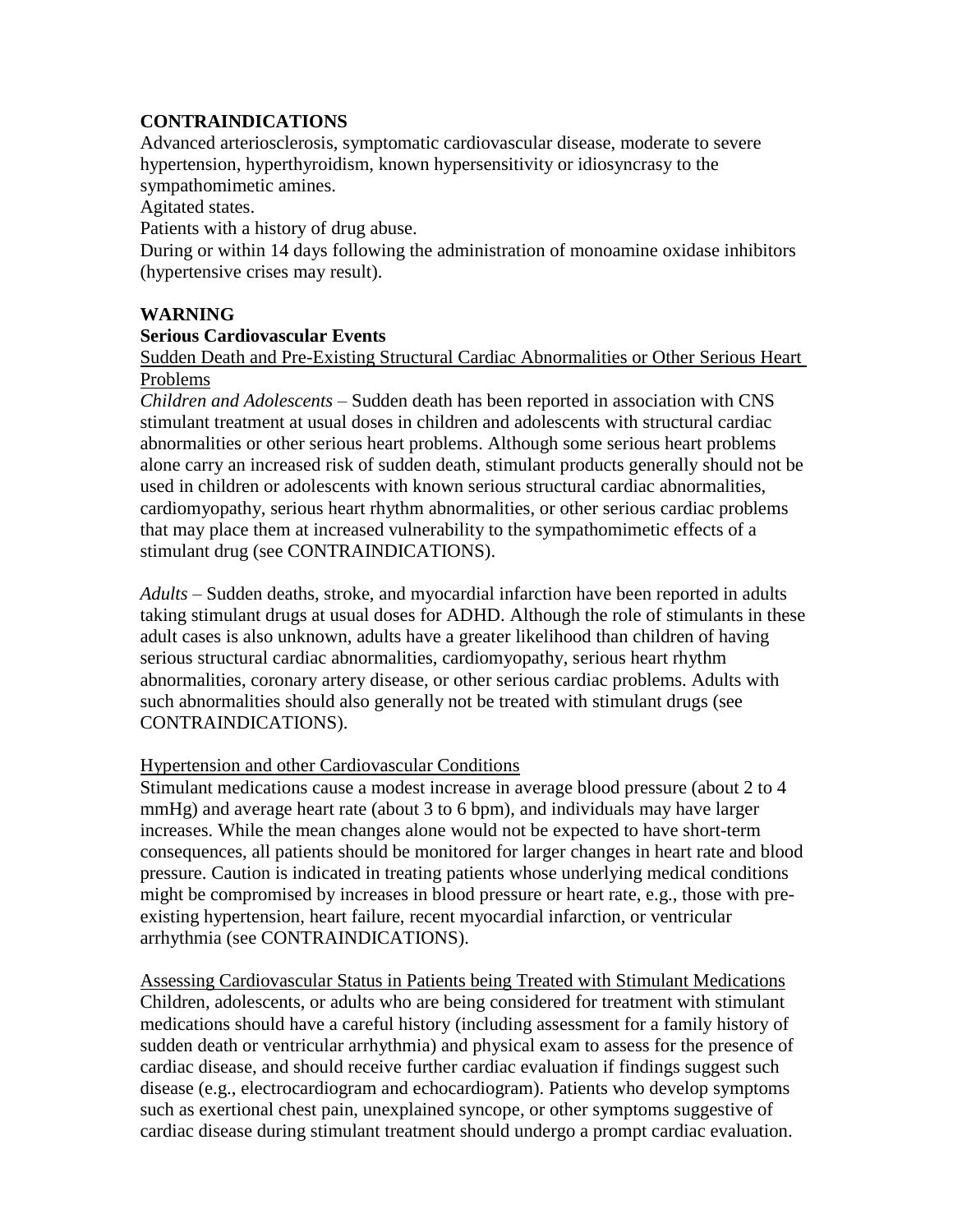### **Psychiatric Adverse Events**

#### Pre-Existing Psychosis

Administration of stimulants may exacerbate symptoms of behavior disturbance and thought disorder in patients with a pre-existing psychotic disorder.

#### Bipolar Illness

Particular care should be taken in using stimulants to treat ADHD in patients with comorbid bipolar disorder because of concern for possible induction of a mixed/manic episode in such patients. Prior to initiating treatment with a stimulant, patients with comorbid depressive symptoms should be adequately screened to determine if they are at risk for bipolar disorder; such screening should include a detailed psychiatric history, including a family history of suicide, bipolar disorder, and depression.

#### Emergence of New Psychotic or Manic Symptoms

Treatment emergent psychotic or manic symptoms, e.g., hallucinations, delusional thinking, or mania in children and adolescents without a prior history of psychotic illness or mania can be caused by stimulants at usual doses. If such symptoms occur, consideration should be given to a possible causal role of the stimulant, and discontinuation of treatment may be appropriate. In a pooled analysis of multiple shortterm, placebo-controlled studies, such symptoms occurred in about 0.1% (4 patients with events out of 3482 exposed to methylphenidate or amphetamine for several weeks at usual doses) of stimulant-treated patients compared to 0 in placebo-treated patients.

#### Aggression

Aggressive behavior or hostility is often observed in children and adolescents with ADHD, and has been reported in clinical trials and the postmarketing experience of some medications indicated for the treatment of ADHD. Although there is no systematic evidence that stimulants cause aggressive behavior or hostility, patients beginning treatment for ADHD should be monitored for the appearance of or worsening of aggressive behavior or hostility.

### **Long-Term Suppression of Growth**

Careful follow-up of weight and height in children ages 7 to 10 years who were randomized to either methylphenidate or non-medication treatment groups over 14 months, as well as in naturalistic subgroups of newly methylphenidate-treated and nonmedication treated children over 36 months (to the ages of 10 to 13 years), suggests that consistently medicated children (i.e., treatment for 7 days per week throughout the year) have a temporary slowing in growth rate (on average, a total of about 2 cm less growth in height and 2.7 kg less growth in weight over 3 years), without evidence of growth rebound during this period of development. Published data are inadequate to determine whether chronic use of amphetamines may cause a similar suppression of growth, however, it is anticipated that they likely have this effect as well. Therefore, growth should be monitored during treatment with stimulants, and patients who are not growing or gaining height or weight as expected may need to have their treatment interrupted.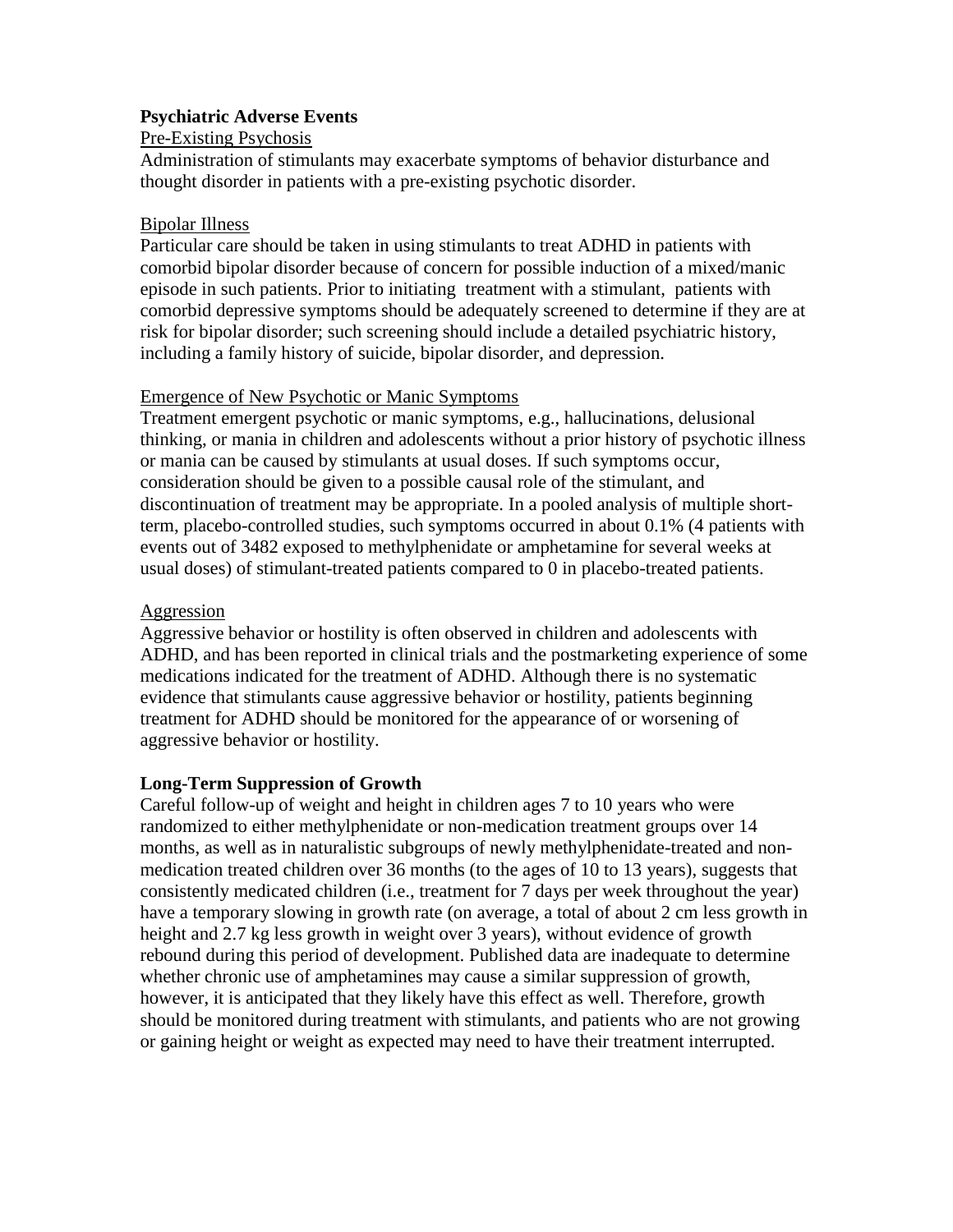### **Seizures**

There is some clinical evidence that stimulants may lower the convulsive threshold in patients with prior history of seizures, in patients with prior EEG abnormalities in absence of seizures, and, very rarely, in patients without a history of seizures and no prior EEG evidence of seizures. In the presence of seizures, the drug should be discontinued.

### **Peripheral Vasculopathy, including Raynaud's phenomenon**

Stimulants, including Evekeo, used to treat ADHD are associated with peripheral vasculopathy, including Raynaud's phenomenon. Signs and symptoms are usually intermittent and mild; however, very rare sequelae include digital ulceration and/or soft tissue breakdown. Effects of peripheral vasculopathy, including Raynaud's phenomenon, were observed in post-marketing reports at different times and at therapeutic doses in all age groups throughout the course of treatment. Signs and symptoms generally improve after reduction in dose or discontinuation of drug. Careful observation for digital changes is necessary during treatment with ADHD stimulants. Further clinical evaluation (e.g., rheumatology referral) may be appropriate for certain patients.

### **Serotonin Syndrome**

Serotonin syndrome, a potentially life-threatening reaction, may occur when amphetamines are used in combination with other drugs that affect the serotonergic neurotransmitter systems such as monoamine oxidase inhibitors (MAOIs), selective serotonin reuptake inhibitors (SSRIs), serotonin norepinephrine reuptake inhibitors (SNRIs), triptans, tricyclic antidepressants, fentanyl, lithium, tramadol, tryptophan, buspirone, and St. John's Wort (see DRUG INTERACTIONS). Amphetamines and amphetamine derivatives are known to be metabolized, to some degree, by cytochrome P450 2D6 (CYP2D6) and display minor inhibition of CYP2D6 metabolism (see CLINICAL PHARMACOLOGY). The potential for a pharmacokinetic interaction exists with the co-administration of CYP2D6 inhibitors which may increase the risk with increased exposure to Evekeo. In these situations, consider an alternative nonserotonergic drug or an alternative drug that does not inhibit CYP2D6 (see DRUG INTERACTIONS).

Serotonin syndrome symptoms may include mental status changes (e.g., agitation, hallucinations, delirium, and coma), autonomic instability (e.g., tachycardia, labile blood pressure, dizziness, diaphoresis, flushing, hyperthermia), neuromuscular symptoms (e.g., tremor, rigidity, myoclonus, hyperreflexia, incoordination), seizures, and/or gastrointestinal symptoms (e.g., nausea, vomiting, diarrhea).

Concomitant use of Evekeo with MAOI drugs is contraindicated (see CONTRAINDICATIONS).

Discontinue treatment with Evekeo and any concomitant serotonergic agents immediately if the above symptoms occur, and initiate supportive symptomatic treatment. If concomitant use of Evekeo with other serotonergic drugs or CYP2D6 inhibitors is clinically warranted, initiate Evekeo with lower doses, monitor patients for the emergence of serotonin syndrome during drug initiation or titration, and inform patients of the increased risk for serotonin syndrome.

#### **Visual Disturbance**

Difficulties with accommodation and blurring of vision have been reported with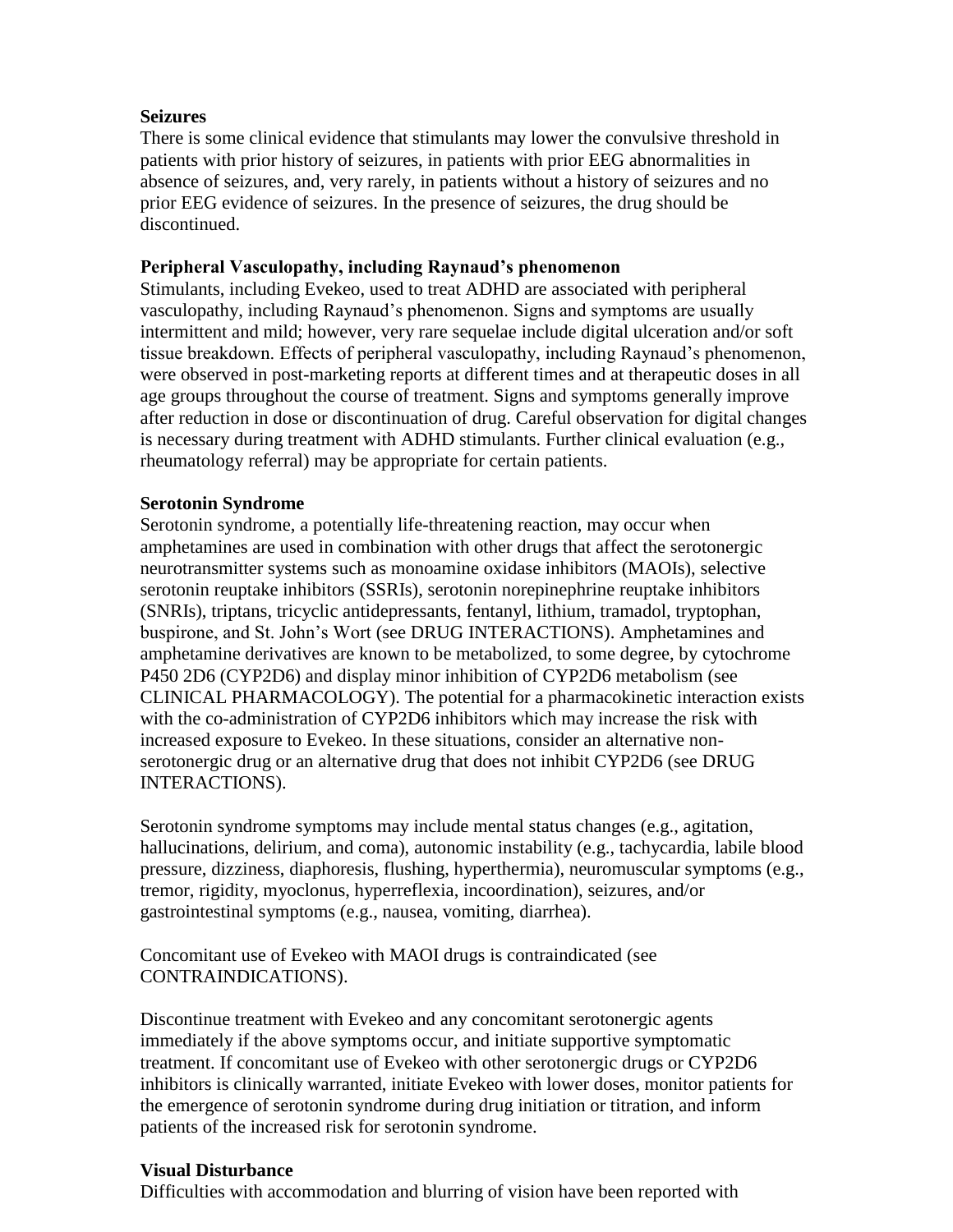stimulant treatment.

# **PRECAUTIONS**

### **General**

Caution is to be exercised in prescribing amphetamines for patients with even mild hypertension.

The least amount feasible should be prescribed or dispensed at one time in order to minimize the possibility of overdosage.

### **Information for Patients**

Amphetamines may impair the ability of the patient to engage in potentially hazardous activities such as operating machinery or vehicle; the patient should therefore be cautioned accordingly.

*Circulation problems in fingers and toes [Peripheral vasculopathy, including Raynaud's phenomenon]*

- Instruct patients beginning treatment with Evekeo about the risk of peripheral vasculopathy, including Raynaud's Phenomenon, and associated signs and symptoms: fingers or toes may feel numb, cool, painful, and/or may change color from pale, to blue, to red.
- Instruct patients to report to their physician any new numbness, pain, skin color change, or sensitivity to temperature in fingers or toes.
- **Instruct patients to call their physician immediately with any signs of unexplained wounds appearing on fingers or toes while taking Evekeo.**
- Further clinical evaluation (e.g., rheumatology referral) may be appropriate for certain patients.

### **Drug Interactions**

Acidifying agents - Gastrointestinal acidifying agents (guanethidine, reserpine, glutamic acid HCl, ascorbic acid, fruit juices, etc.) lower absorption of amphetamines. Urinary acidifying agents (ammonium chloride, sodium acid phosphate, etc.) increase concentration of the ionized species of the amphetamine molecule, thereby increasing urinary excretion. Both groups of agents lower blood levels and efficacy of amphetamines.

Adrenergic blockers- Adrenergic blockers are inhibited by amphetamines.

Alkalinizing agents- Gastrointestinal alkalinizing agents (sodium bicarbonate, etc.) increase absorption of amphetamines. Urinary alkalinizing agents (acetazolamide, some thiazides) increase the concentration of the non-ionized species of the amphetamine molecule, thereby decreasing urinary excretion. Both groups of agents increase blood levels and therefore potentiate the action of amphetamines.

Antidepressants tricyclic- Amphetamines may enhance the activity of tricyclic or sympathomimetic agents; d-amphetamine with desipramine or protriptyline and possibly other tricyclics cause striking and sustained increases in the concentration of damphetamine in the brain; cardiovascular effects can be potentiated.

CYP2D6 Inhibitors- The concomitant use of Evekeo and CYP2D6 inhibitors may increase the exposure of Evekeo compared to the use of the drug alone and increase the risk of serotonin syndrome. Initiate with lower doses and monitor patients for signs and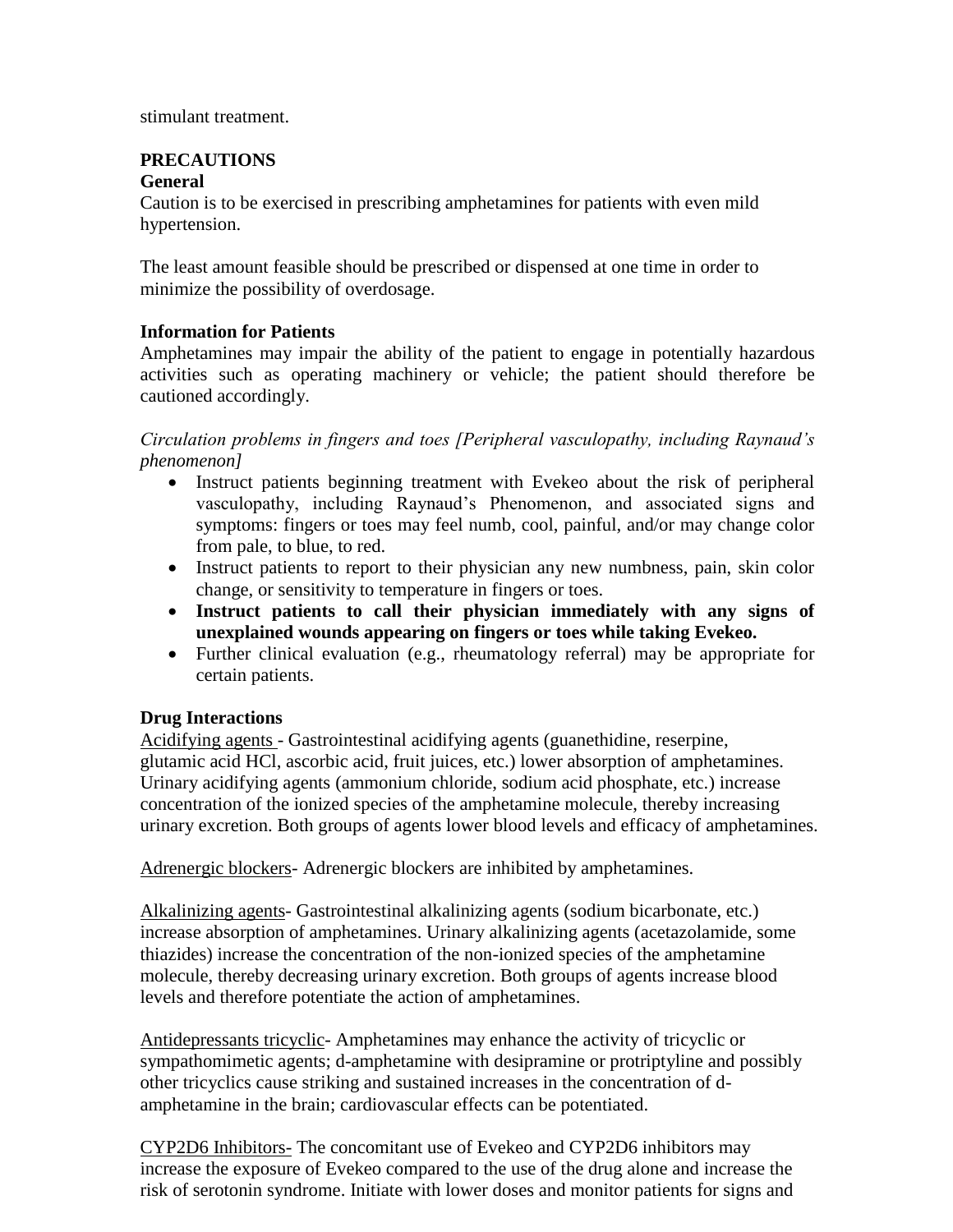symptoms of serotonin syndrome particularly during Evekeo initiation and after a dosage increase. If serotonin syndrome occurs, discontinue Evekeo and the CYP2D6 inhibitor (see WARNING, OVERDOSAGE). Examples of CYP2D6 Inhibitors include paroxetine and fluoxetine (also serotonergic drugs), quinidine, ritonavir.

Serotonergic Drugs- The concomitant use of Evekeo and serotonergic drugs increases the risk of serotonin syndrome. Initiate with lower doses and monitor patients for signs and symptoms of serotonin syndrome, particularly during Evekeo initiation or dosage increase. If serotonin syndrome occurs, discontinue Evekeo and the concomitant serotonergic drug(s) (see WARNING and PRECAUTIONS). Examples of serotonergic drugs include selective serotonin reuptake inhibitors (SSRI), serotonin norepinephrine reuptake inhibitors (SNRI), triptans, tricyclic antidepressants, fentanyl, lithium, tramadol, tryptophan, buspirone, St. John's Wort.

MAO inhibitors- MAOI antidepressants, as well as a metabolic of furazolidone, slow amphetamine metabolism. This slowing potentiates amphetamines, increasing their affect on the release of norepinephrine and other monoamines from adrenergic nerve endings; this can cause headaches and other signs of hypertensive crisis. A variety of neurological toxic effects and malignant hyperpyrexia can occur, sometimes with fatal results.

Antihistamines- Amphetamines may counteract the sedative effect of antihistamines.

Antihypertensives- Amphetamines may antagonize the hypotensive effects of antihypertensives.

Chlorpromazine- Chlorpromazine blocks dopamine and norepinephrine reuptake, thus inhibiting the central stimulant effects of amphetamine, and can be used to treat amphetamine poisoning.

Ethosuximide- Amphetamines may delay intestinal absorption of ethosuximide.

Haloperidol- Haloperidol blocks dopamine and norepinephrine reuptake, thus inhibiting the central stimulant affects of amphetamines.

Lithium carbonate- The antiobesity and stimulatory effects of amphetamines may be inhibited by lithium carbonate.

Meperidine- Amphetamines potentiate the analgesic effect of meperidine.

Methenamine therapy- Urinary excretion of amphetamines is increased, and efficacy is reduced by acidifying agents used in methenamine therapy.

Norepinephrine- Amphetamines enhance the adrenergic effect of norepinephrine.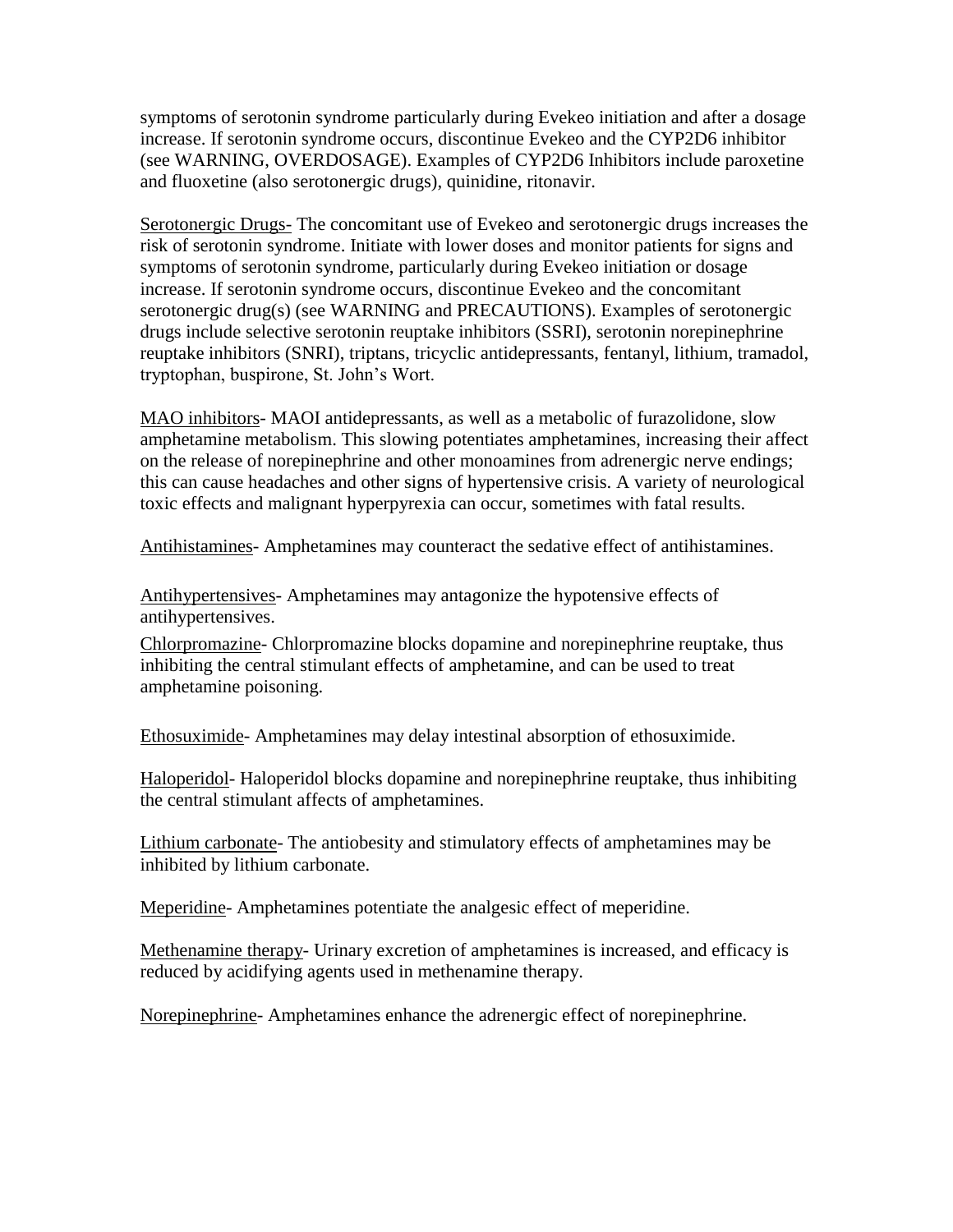Phenobarbital- Amphetamines may delay intestinal absorption of Phenobarbital. Coadministration of phenobarbital may produce a synergistic anticonvulsant action.

Phenytoin- Amphetamines may delay intestinal absorption of phenytoin; coadministration of phenytoin may produce a synergistic anticonvulsant action.

Propoxyphene- In cases of propoxyphene overdosage, amphetamine CNS stimulation is potentiated and fatal convulsions can occur.

Veratrum alkaloids- Amphetamines inhibit the hypotensive effect of veratrum alkaloids.

### **Drug/Laboratory Test interactions**

Amphetamines can cause a significant elevation in plasma corticosteroid levels. This increase is greatest in the evening. Amphetamines may interfere with urinary steroid determinations.

#### **Carcinogenesis/Mutagenesis**

Mutagenicity studies and long term studies in animals to determine the carcinogenic potential of amphetamine sulfate have not been performed.

#### **Pregnancy**

#### Teratogenic Effects

Dextroamphetamine sulfate has been shown to have embryotoxic and teratogenic effects when administered to A/Jax mice and C57BL mice in doses approximately 41 times the maximum human dose. Embryotoxic effects were not seen in New Zealand white rabbits given the drug in doses 7 times the human dose nor in rats given 12.5 times the maximum human dose. There are no adequate and well-controlled studies in pregnant women. Evekeo should be used during pregnancy only if the potential benefit justifies the potential risk to the fetus.

#### Nonteratogenic Effects

Infants born to mothers dependent on amphetamines have an increased risk of premature delivery and low birth weight. Also, these infants may experience symptoms of withdrawal as demonstrated by dysphoria, including agitation, and significant lassitude.

#### **Nursing Mothers**

Amphetamines are excreted in human milk. Mothers taking amphetamines should be advised to refrain from nursing.

### **Pediatric Use**

Long-term effects of amphetamines in children have not been well established.

Amphetamines are not recommended for use as anorectic agents in children under 12 years of age, or in children under 3 years of age with Attention Deficit Disorder with Hyperactivity described under INDICATIONS AND USAGE.

Clinical experience suggests that in psychotic children, administration of amphetamines may exacerbate symptoms of behavior disturbance and thought disorder.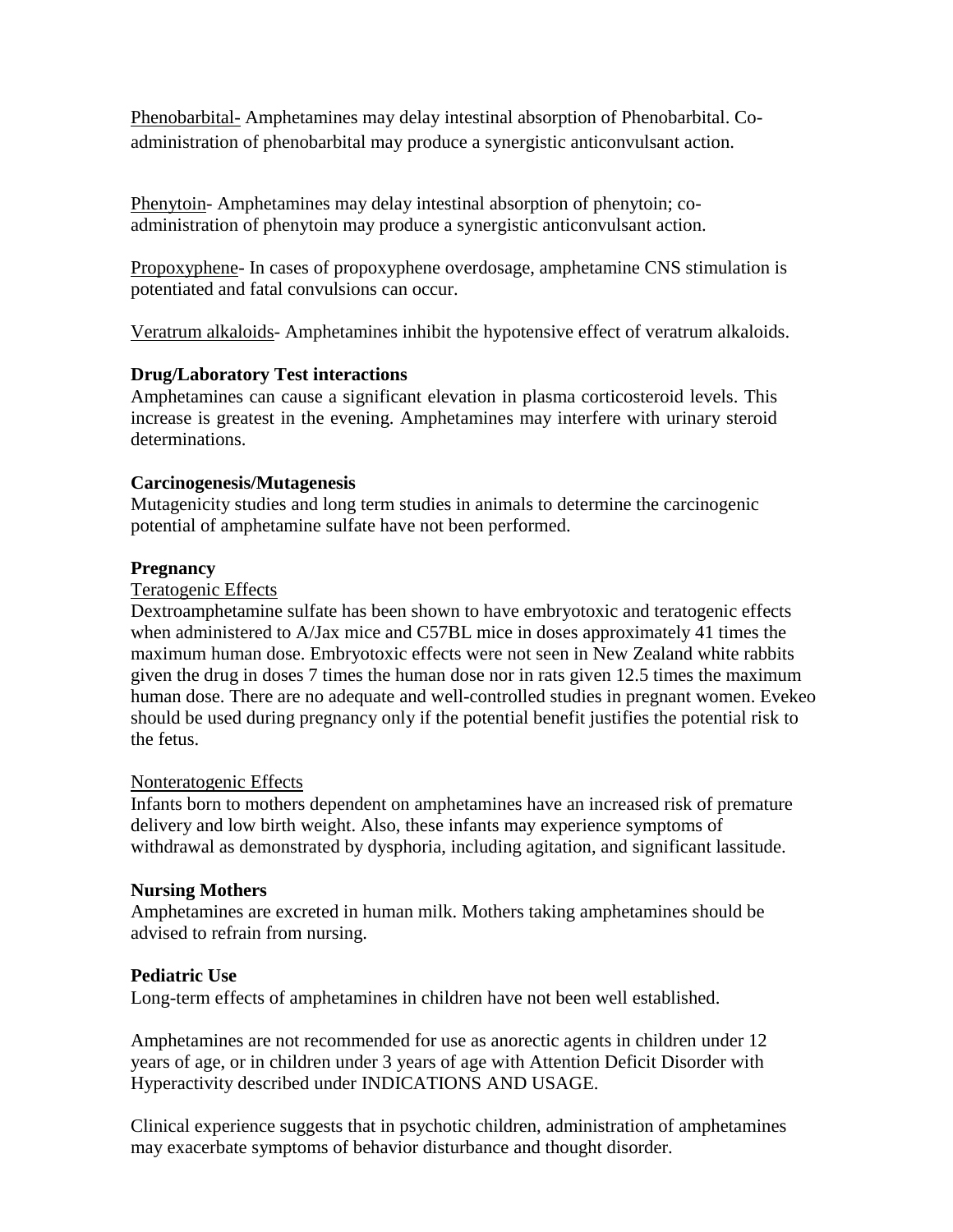Amphetamines have been reported to exacerbate motor and phonic tics and Tourette's syndrome. Therefore clinical evaluation for tics and Tourette's syndrome in children and their families should precede use of stimulant medications.

Data is inadequate to determine whether chronic administration of amphetamines may be associated with growth inhibition; therefore growth should be monitored during treatment. Drug Treatment is not indicated in all cases of Attention Deficit Disorder with Hyperactivity and should be considered only in light of the complete history and evaluation of the child. The decision to prescribe amphetamines should depend on the physician's assessment of the chronicity and severity of the child's symptoms and their appropriateness for his/her age. Prescription should not depend solely on the presence of one or more of the behavioral characteristics.

When these symptoms are associated with acute stress reactions, treatment with amphetamines is usually not indicated.

#### **ADVERSE REACTIONS:**

#### **Cardiovascular**

Palpitations, tachycardia, elevation of blood pressure. There have been isolated reports of cardiomyopathy associated with chronic amphetamine use.

#### **Central Nervous System**

Psychotic episodes at recommended doses (rare), overstimulation, restlessness, dizziness, insomnia, euphoria, dyskinesia, dysphoria, tremor, headache, exacerbation of motor and phonic tics and Tourette's syndrome.

#### **Gastrointestinal**

Dryness of the mouth, unpleasant taste, diarrhea, constipation and other gastrointestinal disturbances. Anorexia and weight loss may occur as undesirable effects when amphetamines are used for other than the anorectic effect.

### **Allergic**

Urticaria

#### **Endocrine**

Impotence, changes in libido, and frequent or prolonged erections.

#### **Musculoskeletal**

Rhabdomyolysis

#### **DRUG ABUSE AND DEPENDENCE**

Evekeo is a Schedule II controlled substance. Amphetamines have been extensively abused. Tolerance, extreme psychological dependence, and severe social disability have occurred. There are reports of patients who have increased the dosage to many times the recommended. Abrupt cessation following prolonged high dosage administration results in extreme fatigue and mental depression; changes are also noted on the sleep EEG. Manifestations of chronic intoxication with amphetamines include severe dermatosis, marked insomnia, irritability, hyperactivity and personality changes. The most severe manifestation of chronic intoxication is psychosis, often clinically indistinguishable from schizophrenia. This is rare with oral amphetamines.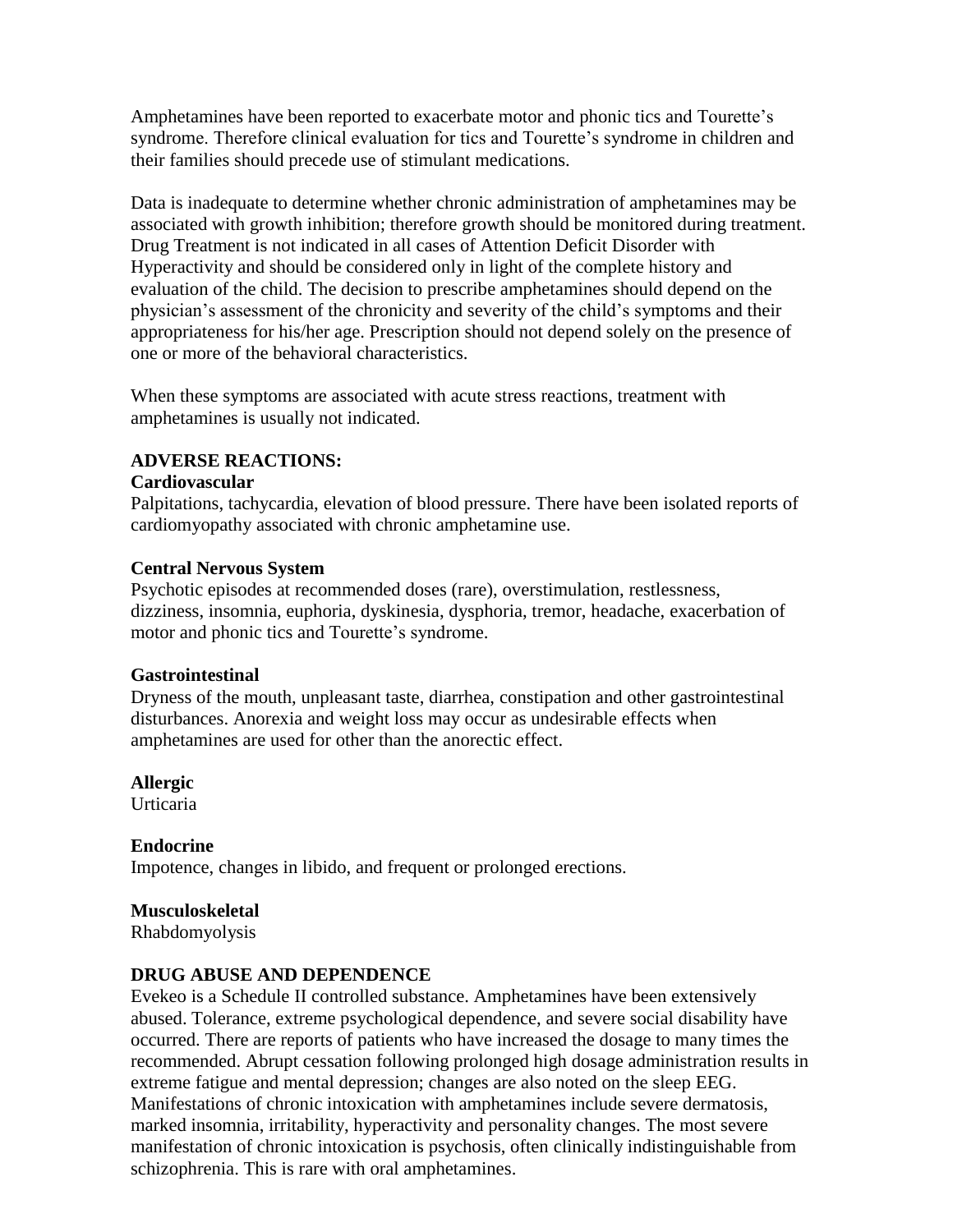#### **OVERDOSAGE**

Individual patient response to amphetamines varies widely. While toxic symptoms occasionally occur as an idiosyncrasy at doses as low as 2 mg, they are rare with doses of less than 15 mg; 30 mg can produce severe reactions, yet doses of 400 to 500 mg are not necessarily fatal.

In rats, the oral  $LD_{50}$  of dextroamphetamine sulfate is 96.8 mg/Kg.

#### **Symptoms**

Manifestations of acute overdosage with amphetamines include restlessness, tremor, hyperreflexia, rhabdomyolysis, rapid respiration, hyperpyrexia, confusion, assaultiveness, hallucinations, panic states. Fatigue and depression usually follow the central stimulation. Cardiovascular effects include arrhythmias, hypertension, or hypotension and circulatory collapse. Gastrointestinal symptoms include nausea, vomiting, diarrhea, and abdominal cramps. Fatal poisoning is usually preceded by convulsions and coma.

#### **Treatment**

Management of acute amphetamine intoxication is largely symptomatic and includes gastric lavage and sedation with a barbiturate. Experience with hemodialysis or peritoneal dialysis is inadequate to permit recommendation in this regard. Acidification of the urine increases amphetamine excretion. If acute, severe hypertension complicates amphetamine overdosage, administration of intravenous phentolamine has been suggested. However, a gradual drop in blood pressure will usually result when sufficient sedation has been achieved. Chlorpromazine antagonizes the central stimulant effects of amphetamines and can be used to treat amphetamine intoxication.

#### **DOSAGE AND ADMINISTRATION**

Regardless of indication, amphetamine should be administered at the lowest effective dosage and dosage should be individually adjusted. Late evening doses should be avoided because of resulting insomnia.

#### **Narcolepsy**

Usual dose is 5 to 60 milligrams per day in divided doses depending on the individual patient response.

Narcolepsy seldom occurs in children under 12 years of age; however, when it does, Evekeo may be used. The suggested initial dose for patients aged 6 to 12 is 5 mg daily; daily dose may be raised in increments of 5 mg at weekly intervals until optimal response obtained. In patients 12 years of age and older, start with 10 mg daily; daily dosage may be raised in increments of 10 mg at weekly intervals until optimal response is obtained. If bothersome adverse reactions appear (e.g., insomnia or anorexia) dosage should be reduced. Give the first dose on awakening; additional doses (5 or 10 mg) at intervals of 4 to 6 hours.

#### **Attention Deficit Disorder with Hyperactivity**

Not recommended for children under 3 years of age.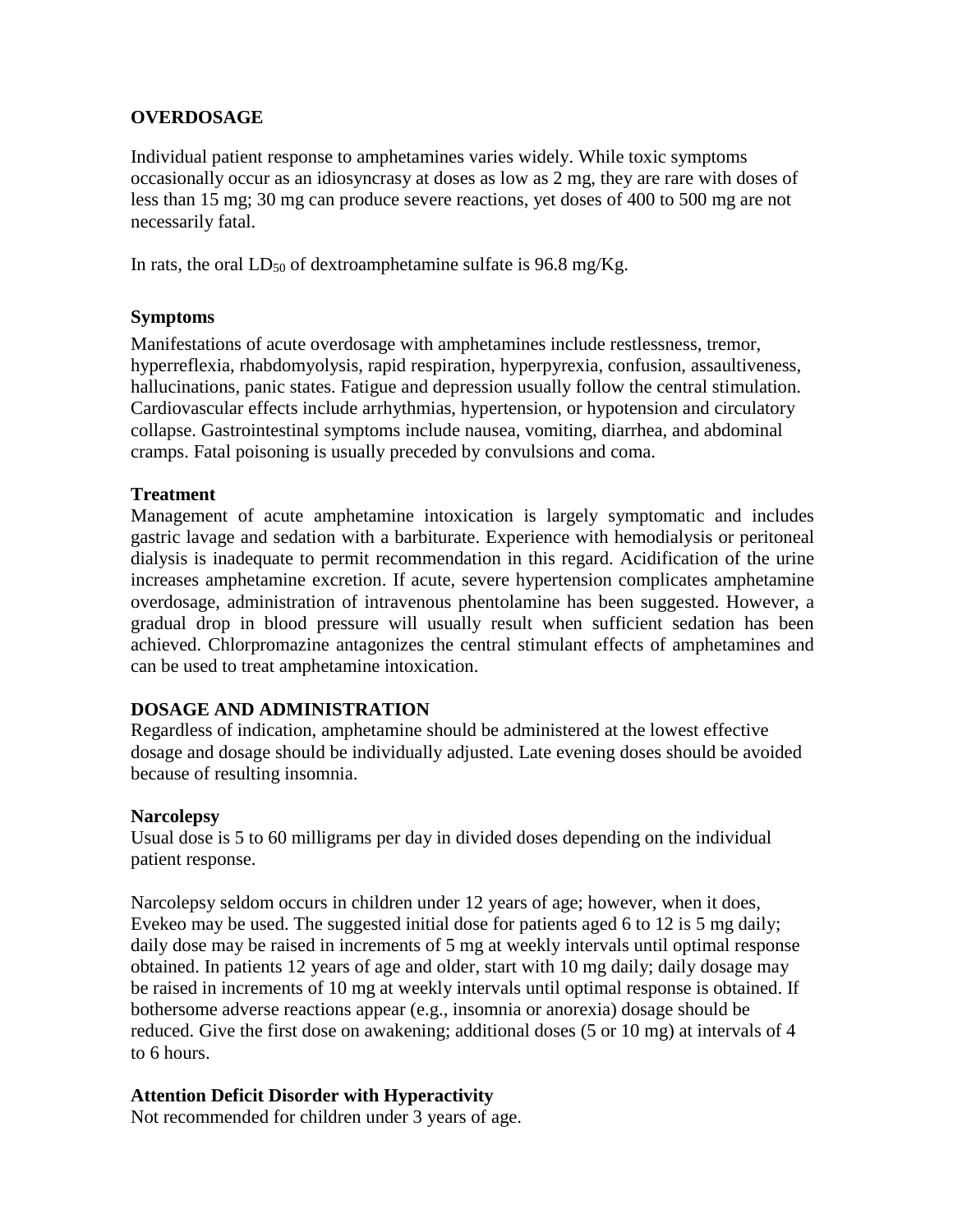In children from 3 to 5 years of age, start with 2.5 mg daily; daily dosage may be raised in increments of 2.5 mg at weekly intervals until optimal response is obtained.

In children 6 years of age or older, start with 5 mg once or twice daily; daily dosage may be raised in increments of 5 mg at weekly intervals until optimal response is obtained. Only in rare cases will it be necessary to exceed a total of 40 milligrams per day.

With tablets give first dose on awakening; additional doses (1 to 2) at intervals of 4 to 6 hours.

Where possible, drug administration should be interrupted occasionally to determine if there is a recurrence of behavioral symptoms sufficient to require continued therapy.

### **Exogenous Obesity**

Usual dosage is up to 30 mg daily, taken in divided doses of 5 to 10 mg, 30 to 60 minutes before meals. Not recommended for this use in children under 12 years of age.

### **HOW SUPPLIED**

Evekeo (amphetamine sulfate tablets, USP) is supplied as follows:

**5 mg:** White, round tablet, debossed "EVK" on one side, and "5" with a score on the other side in bottles of 100 tablets, NDC 24338-022-10.

**10 mg:** Blue, round tablet, debossed "EVK" on one side, and "10" with double scores on the other side in bottles of 100 tablets, NDC 24338-026-10.

Store at 20 $\degree$  to 25 $\degree$ C (68 $\degree$  to 77 $\degree$ F). [See USP Controlled Room Temperature.] Dispense in a well-closed container, as defined in the USP.

Manufactured for: Arbor Pharmaceuticals, LLC Atlanta, GA 30328

 $AM-PI-09$ 

Rev. 04/19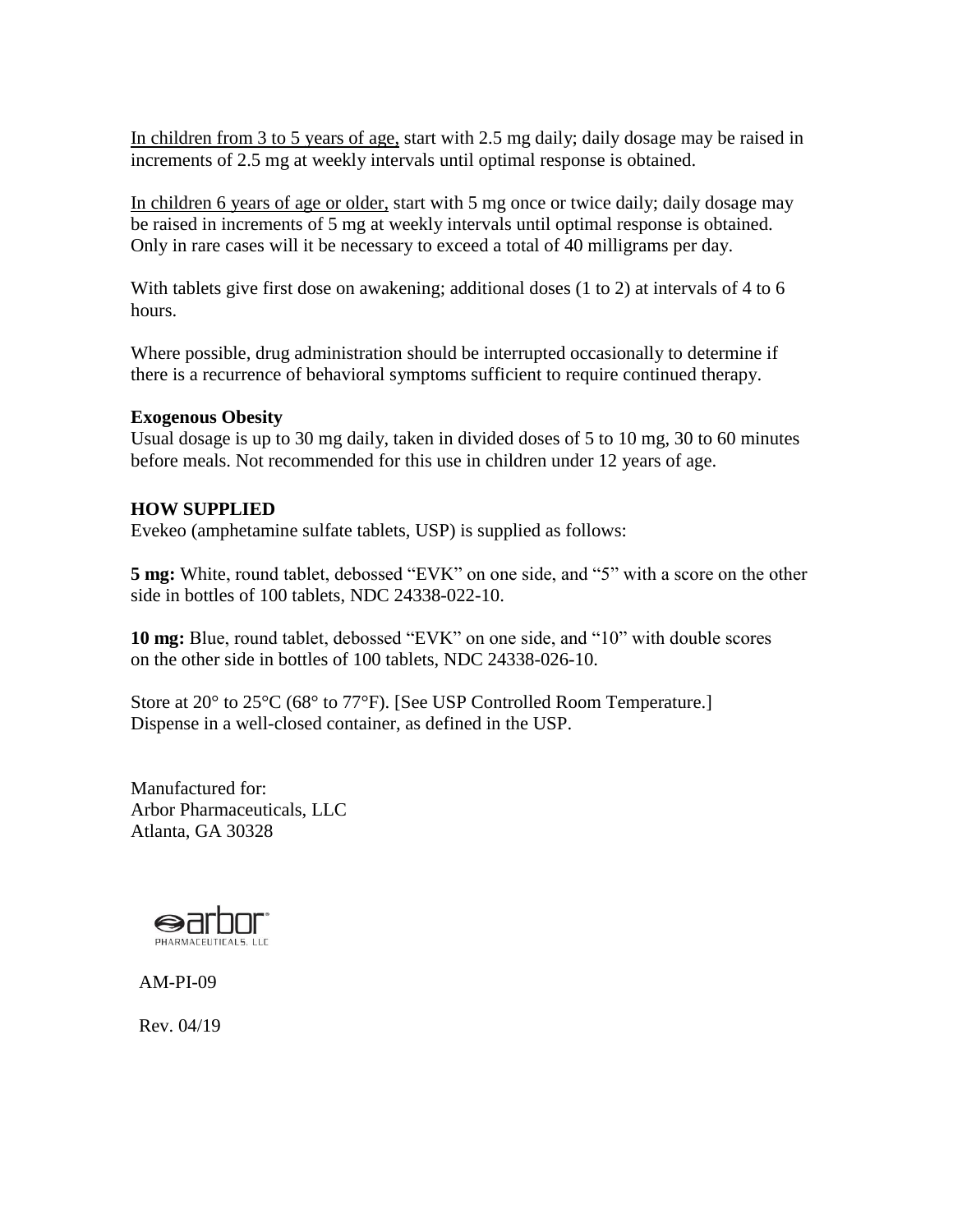## **MEDICATION GUIDE Evekeo® (amphetamine sulfate tablets, USP)**

Read this Medication Guide before you or your child starts taking Evekeo and each time you get a refill. There may be new information. This information does not take the place of talking to your doctor about you or your child's treatment.

## **What is the most important information I should know about Evekeo tablets?**

**Evekeo is a stimulant medicine. Some people have had the following problems when taking stimulant medicines such as Evekeo:**

## **1. Heart-related problems:**

- sudden death in people who have heart problems or heart defects
- stroke and heart attack in adults
- increased blood pressure and heart rate

Tell your doctor if you or your child has any heart problems, heart defects, high blood pressure, or a family history of these problems.

Your doctor should check you or your child carefully for heart problems before starting Evekeo.

Your doctor should check you or your child's blood pressure and heart rate regularly during treatment with Evekeo.

**Call your doctor right away if you or your child have any signs of heart problems such as chest pain, shortness of breath, or fainting while taking Evekeo.**

### 2. **Mental (Psychiatric) problems including:**

**In children, teenagers, and adults:**

- new or worse behavior and thought problems
- new or worse bipolar illness
- new or worse aggressive behavior or hostility

**In Children and Teenagers who have psychiatric problems, new psychotic symptoms such as:**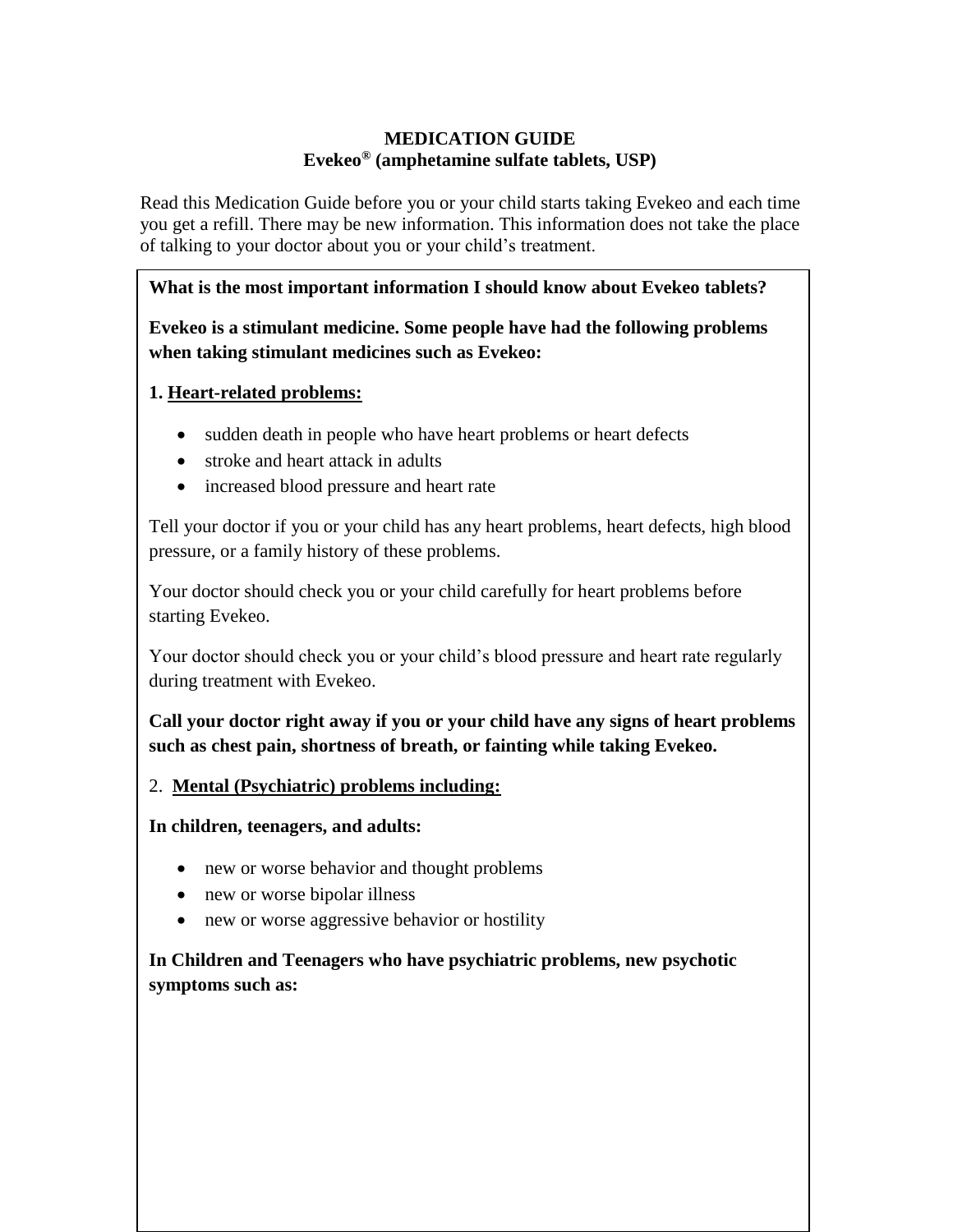- hearing voices
- seeing things that are not real
- believing things that are not true
- being suspicious
- new manic symptoms

Tell your doctor about any mental problems you or your child have, or about a family history of suicide, bipolar illness, or depression.

**Call your doctor right away if you or your child have any new or worsening mental symptoms or problems while taking Evekeo, especially:**

- **seeing or hearing things that are not real**
- **believing things that are not real**
- **being suspicious**

**3. Circulation problems in fingers and toes** [Peripheral vasculopathy, including

Raynaud's phenomenon].

- Fingers or toes may feel numb, cool, painful
- Fingers or toes may change color from pale, to blue, to red

Tell your doctor if you have or your child has numbness, pain, skin color change, or sensitivity to temperature in your fingers or toes.

**Call your doctor right away if you have or your child has any signs of unexplained wounds appearing on fingers or toes while taking Evekeo.**

# **What is Evekeo?**

- Evekeo is a central nervous system stimulant prescription medicine used for the treatment of:
	- o **a sleep disorder called narcolepsy.**
	- o **Attention-Deficit Hyperactivity Disorder (ADHD).**

Evekeo may help increase attention and decrease impulsiveness and hyperactivity in patients with ADHD. Evekeo should be used as part of a total treatment program for ADHD that may include counseling or other therapies.

- o **exogenous obesity.** Evekeo may be used as part of a short-term, weight reduction program for obesity.
- Evekeo is not for use as an anorectic agent for exogenous obesity in children less than 12 years of age.
- Evekeo is not for use for ADHD in children less than 3 years old.
- The effects of long term use of Evekeo in children are not known.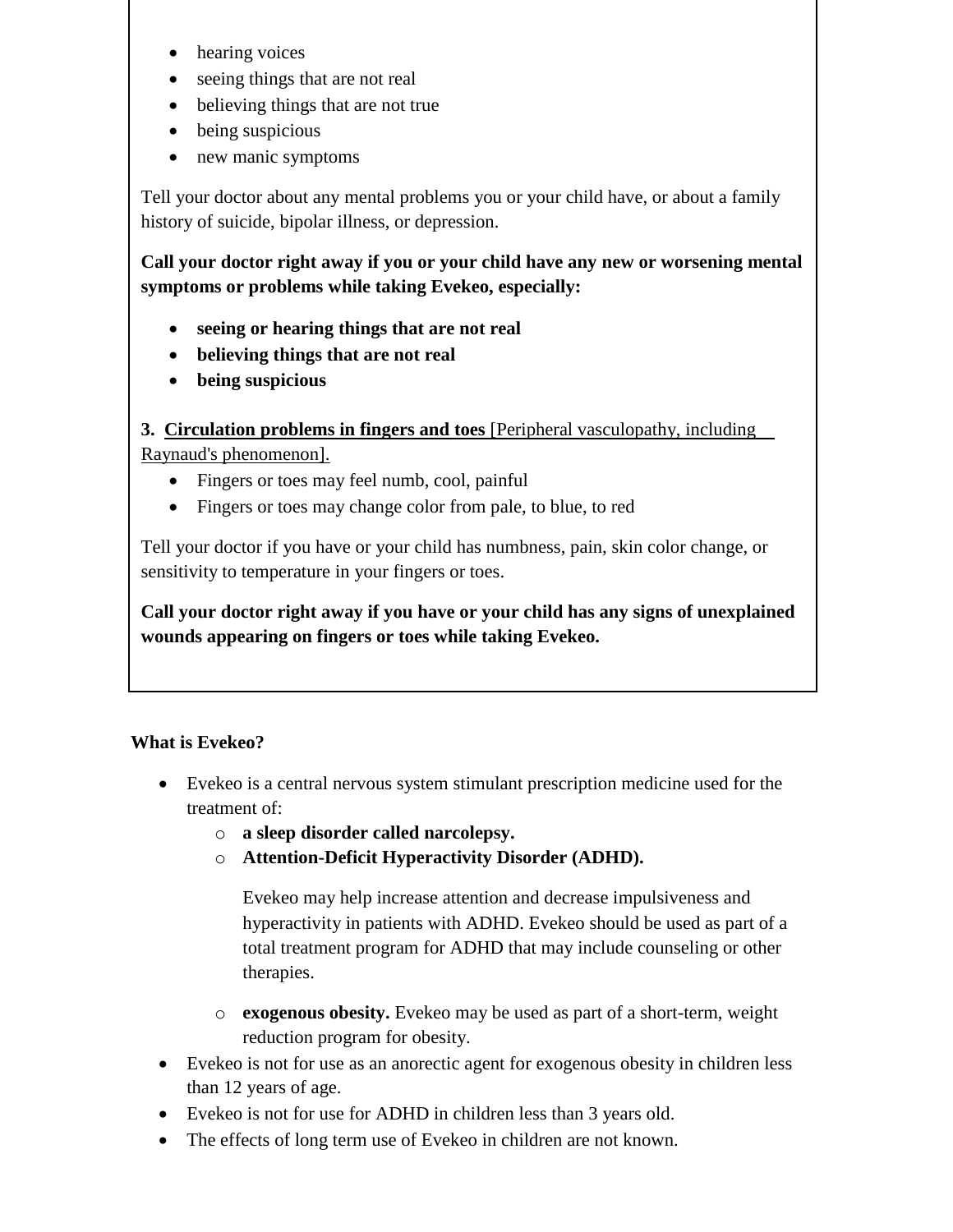**Evekeo is a federally controlled substance (CII) because it contains amphetamine that can be a target for people who abuse prescription medicines or street drugs. Keep Evekeo in a safe place to protect it from theft. Never give your Evekeo to anyone else, because it may cause death or harm them. Selling or giving away Evekeo is against the law.**

Tell your doctor if you or your child has (or has a family history of) ever abused or been dependent on alcohol, prescription medicines or street drugs.

### **Who should not take Evekeo?**

## **Do not take Evekeo if you or your child:**

- have heart problems or hardening of the arteries
- have moderate to severe high blood pressure
- have hyperthyroidism
- are very anxious, tense, or agitated
- have a history of drug abuse
- are taking or have taken within the past 14 days an anti-depression medicine called a monoamine oxidase inhibitor or MAOI
- are sensitive to, allergic to, or had a reaction to other stimulant medicines

### **What should I tell my doctor before taking Evekeo?**

# **Before you or your child takes Evekeo, tell your doctor if you or your child has or if there is a family history of:**

- heart problems, heart defects, high blood pressure
- mental problems including psychosis, mania, bipolar illness, or depression
- tics or Tourette's syndrome
- thyroid problems
- seizures or have had an abnormal brain wave test (EEG)
- circulation problems in fingers and toes

### **Tell your doctor if:**

- you or your child are pregnant or planning to become pregnant. It is not known if Evekeo will harm your unborn baby.
- you or your child are breastfeeding or plan to breastfeed. Evekeo can pass into your milk and may harm your baby. Talk to your doctor about the best way to feed your baby if you take Evekeo. Do not breastfeed while taking Evekeo.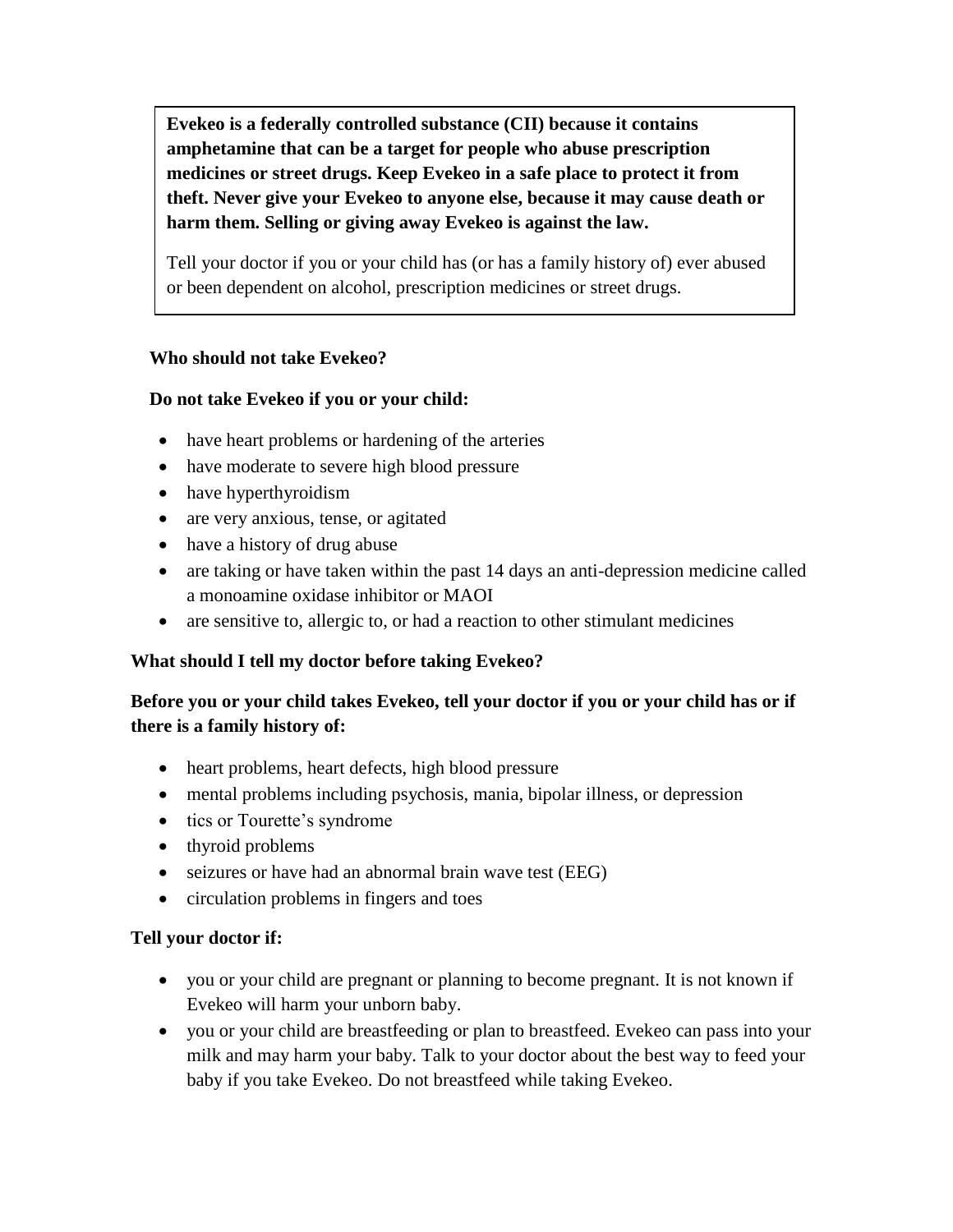**Tell your doctor about all the medicines that you or your child takes,** including prescription and nonprescription medicines, vitamins, and herbal supplements.

Evekeo and some medicines may interact with each other and cause serious side effects. Sometimes the doses of other medicines will need to be adjusted while taking Evekeo.

Your doctor will decide whether Evekeo can be taken with other medicines.

Especially tell your doctor if you or your child takes:

- stomach acid medicines
- anti-depression medicines including MAOIs
- anti-psychotic medicines
- lithium
- cold or allergy medicines that contain decongestants
- blood pressure medicines
- narcotic pain medicines
- seizure medicines
- blood thinner medicines

Know the medicines that you or your child takes.

Keep a list of your medicines with you to show your doctor and pharmacist when you get a new medicine.

# **Do not start any new medicine while taking Evekeo without talking to your doctor first.**

### **How should I take Evekeo?**

- Take Evekeo exactly as your doctor tells you to take it.
- Your doctor may change the dose until it is right for you or your child.
- The first dose of the day is usually taken when you first wake in the morning.
- Evekeo may cause problems sleeping if taken late at night.
- Evekeo can be taken with or without food.
- From time to time, your doctor may stop Evekeo treatment for a while to check ADHD symptoms.
- Your doctor may do regular checks of the blood, heart, and blood pressure while taking Evekeo.
- Children should have their height and weight checked often while taking Evekeo. Evekeo treatment may be stopped if a problem is found during these check-ups.
- If you or your child takes too much Evekeo, call your doctor right away, or go to the nearest hospital emergency room.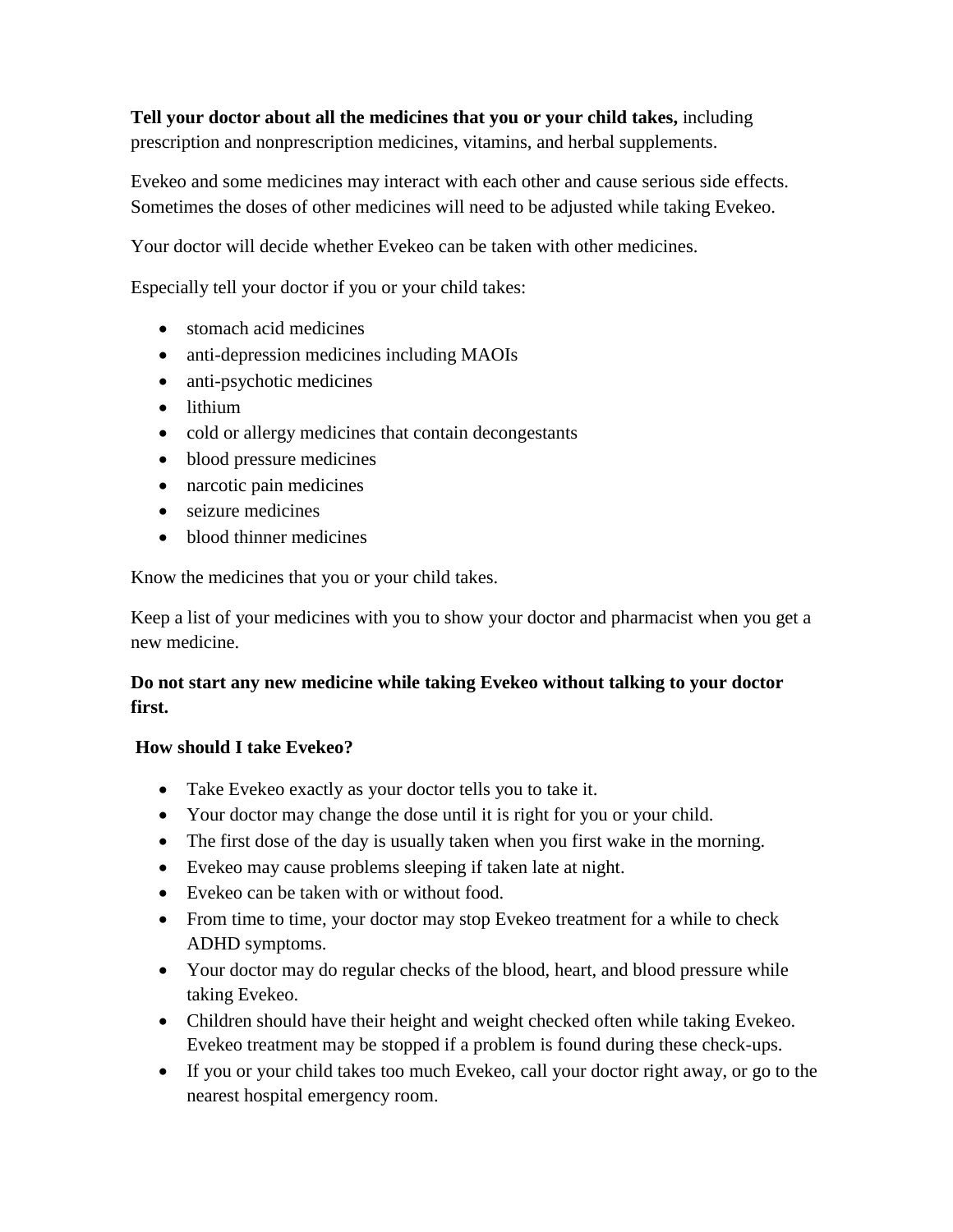### **What should I avoid while taking Evekeo?**

Do not drive, operate machinery, or do other dangerous activities until you know how Evekeo affects you.

#### **What are possible side effects of Evekeo?**

#### **Evekeo may cause serious side effects, including:**

See **"What is the most important information I should know about Evekeo?"** for information on reported heart and mental problems.

#### **Other serious side effects include:**

- slowing of growth (height and weight) in children
- seizures, mainly in people with a history of seizures
- eyesight changes or blurred vision
- Serotonin syndrome. A potentially life-threatening problem called serotonin syndrome can happen when medicines such as Evekeo are taken with certain other medicines. Symptoms of serotonin syndrome may include:
	- o agitation, hallucinations, coma or other changes in mental status
	- o problems controlling your movements or muscle twitching
	- o fast heartbeat
	- o high or low blood pressure
	- o sweating or fever
	- o nausea or vomiting
	- o diarrhea
	- o muscle stiffness or tightness

#### **The most common side effects of Evekeo include:**

- headache
- stomach ache
- trouble sleeping
- decreased appetite
- unpleasant taste
- nervousness
- dizziness
- sexual problems (impotence in males)
- vomiting
- itching
- diarrhea or constipation
- dry mouth
- weight loss
- mood swings